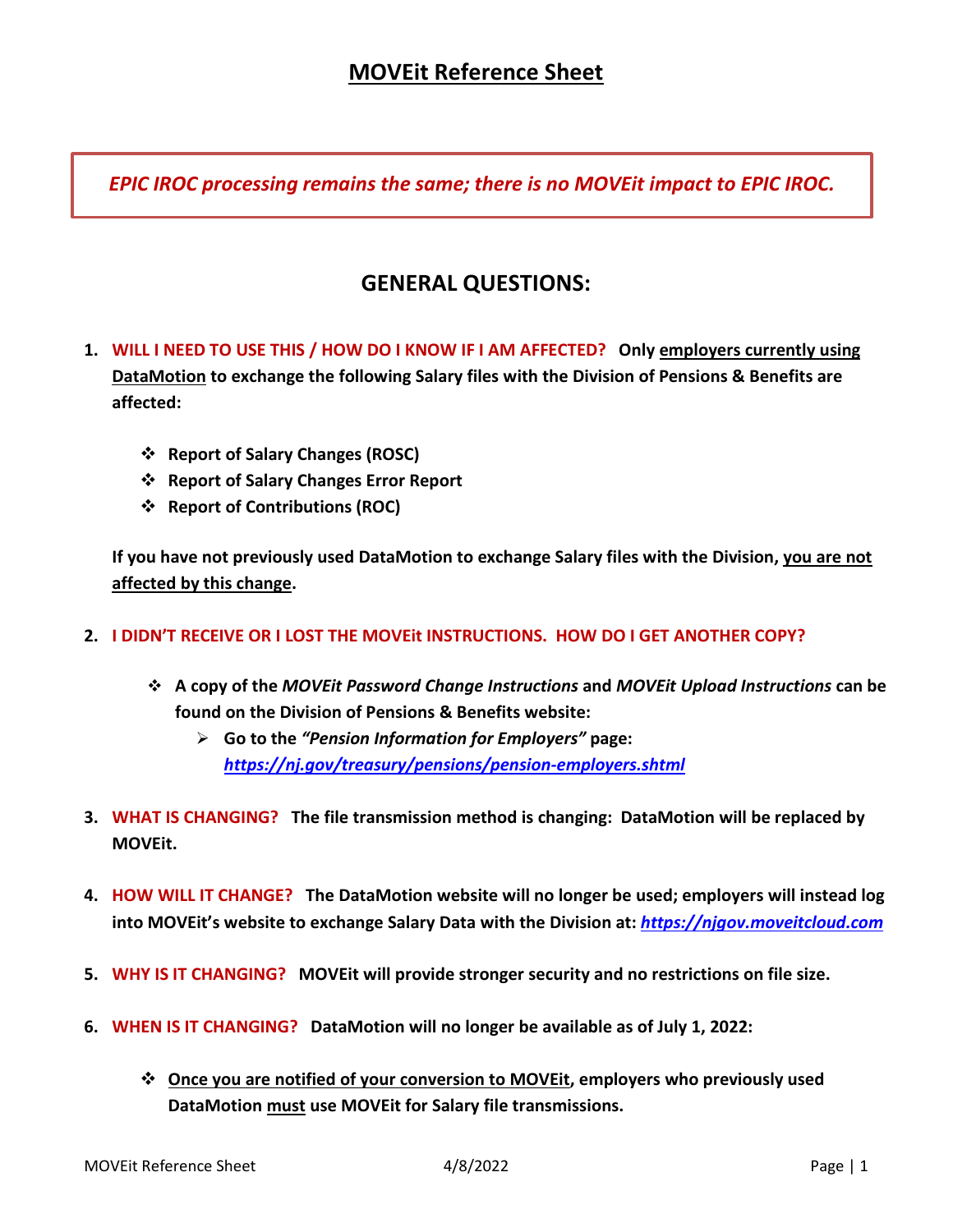## **MOVEit Reference Sheet**

- **7. WILL THE FILE LAYOUT NEED TO CHANGE WHEN I USE MOVEit? No. The file layouts and file contents remain the same; only the transmission method is changing. Also, the due dates and schedules remain the same.**
- **8. WILL THE FILE NAME NEED TO CHANGE WHEN I USE MOVEit? Yes. You must change your filename to the unique name sent to your location in the MOVEit email. If you do not use this name your file will NOT be processed.**
- **9. WHAT DO I DO IF I FORGOT THE UNIQUE FILENAME ASSIGNED TO MY LOCATION? Send an email to** *[oit-dpbacct@tech.nj.gov](mailto:oit-dpbacct@tech.nj.gov)* **for assistance, please include your username.**
- **10. DO I NEED TO DO ANYTHING TO USE MOVEit? Yes. All current users of DataMotion will automatically be registered for MOVEit. Each person/employer will receive an email with instructions to login to MOVEit and set up their password. Additional details explaining this process will be found in the email and MOVEit Instructions.**
	- **Email notifications will be sent to each current DataMotion user as the individual accounts are set up. As a result, employer staff will receive these initial DataMotion email notifications at different times throughout April, May, and June.**
- **11. IF I DON'T CURRENTLY USE DATAMOTION, CAN I BE SET UP FOR MOVEit? The Division is focusing on the conversion of existing DataMotion users; new MOVEit users will be set up at a later date. If you want to be set up as a new MOVEit user, your Certifying Officer should send an email request to:** *[Nicole.Herbert@treas.nj.gov](mailto:Nicole.Herbert@treas.nj.gov)*

### **MOVEit USAGE QUESTIONS:**

### **12. WHERE DO I GO TO GET TO MOVEit? The MOVEit web address:** *[https://njgov.moveitcloud.com](https://njgov.moveitcloud.com/)*

#### **13. I SET UP MY MOVEit, BUT I HAVE FORGOTTEN MY PASSWORD:**

- **Page 1 of the** *MOVEit Password Change Instructions* **displays the MOVEit Login screen. In the middle of the Login screen is password assistance: "Forgot Password?"**
- **After clicking on the words "Forgot Password" the user will be taken to a screen with the question "Forgot Your Password?" Enter your username and click the orange "Continue" button. You will receive an email with a link to change your password.**